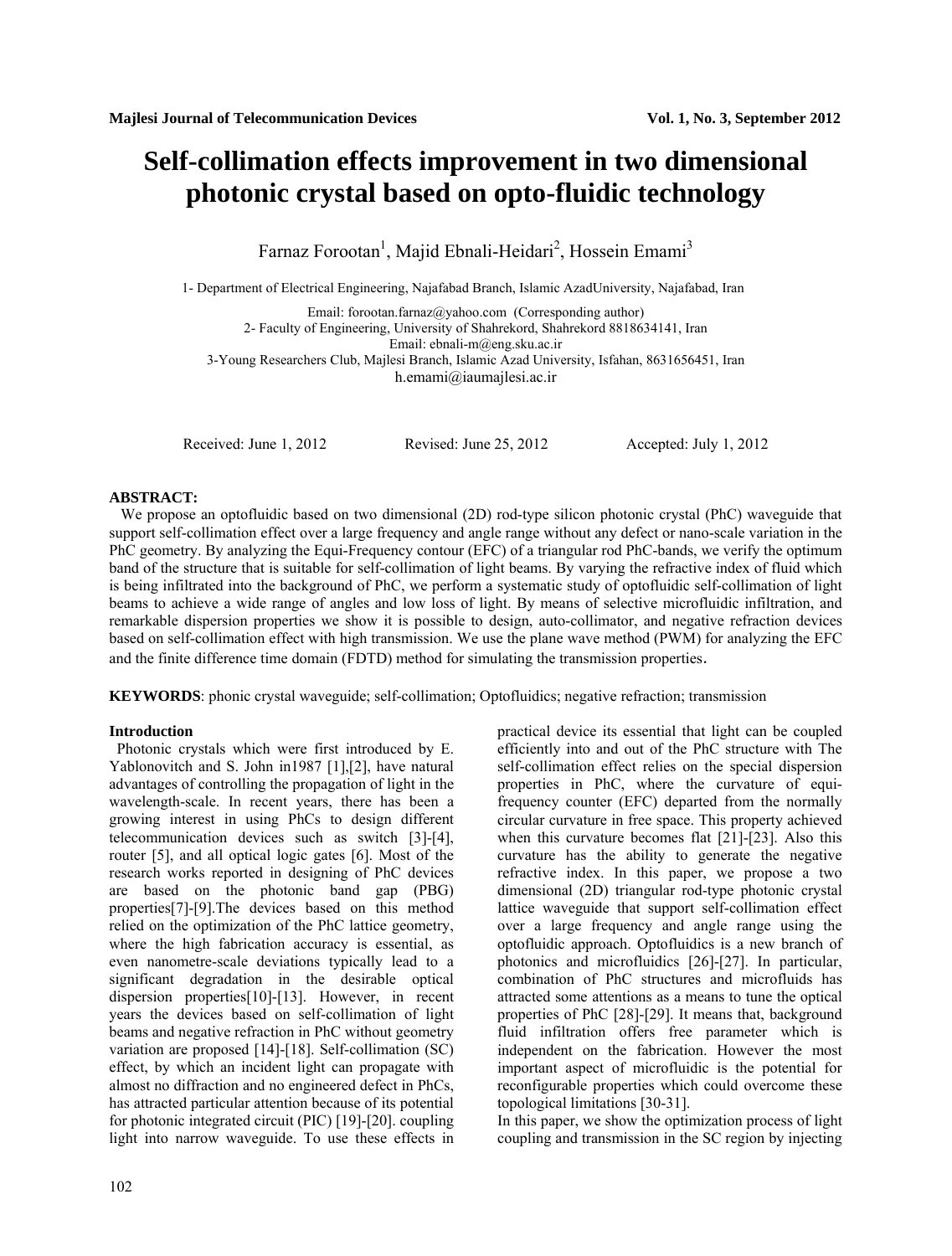fluids with various refractive indexes to background of photonic crystal rods. We also show that the selfcollimated beams can be easily controlled by varying the refractive indexes of infiltrated fluid. In order to analyzing of the EFC calculations, we have performed the plane wave method (PWM). Then by employing the finite different time domain (FDTD) method with perfectly match layer boundary condition the transmission properties of rod-type photonic crystals has been studied.

The rest of this paper is organized as follow. In Section 2, we review the theoretical foundations of selfcollimation phenomenon and its corresponding EFC map. After that the suitable structure, by analyzing and calculating different parameters is achieved. The procedure to optimize and reconfiguration of selfcollimation and negative refraction properties by means of selective optofluidic background infiltration through precision simulation techniques is presented in Section 3. Finally we conclude the paper in Section4.

# **2. STRUCTRE DESIGN AND ANALYSIS 2.1. Self-Collimation Effect in Photonic Crystal Structures**

Photonic crystal structures provide the mechanism to control and confine the light .The existence of a bandgap in PhC help the majority of applications to confine light in space. However, by exciting the modes of photonic crystal with frequencies outside the photonic bandgap, light can propagate in the PhC. Then, due to the complex spatial dispersion properties of planar photonic crystals, phenomena associated with anomalous refraction of light such as a super-prism or self-collimation can be occurred.

Self-collimation or self guiding of light in a perfectly periodic photonic crystal is a process, in which a narrow beam of electromagnetic wave can be propagate without any significant broadening or diverging in beam profile. It has been demonstrated that PhCs designed for collimation properties, is based on in-band application, which do not need to exhibit bandgap. In this application the property of guiding mechanism relies on the shape of band, rather than bandgap.

It is known that, in an in-homogeneous medium such as photonic crystals, the light propagation can be controlled by the direction of its group velocity given

by vg= $\nabla$ kω (k), which is perpendicular to the equi-

frequency contour [15]. Also the SC effect is achieved when the equi-frequency contours are as flat as possible, because the group velocity of light is always normal to the equi-frequency contours.

The schematic of the light coupling according to snell's law is presented in Fig. 1a. In this figure, θi and θpc represent the incident and transmitted light angles in a homogeneous dielectric and a PhC media respectively. Figure 1a shows that when the plane wave passes from the air to the PhC, it bends according to snell's law. The bending angle depends on refractive index of each medium. In order to find the frequency range in which the self-collimation effect take place, the EFCs calculation as a function of in-plane k vector, is essential.

A plane wave of frequency ω propagating in a homogeneous dielectric medium with refractive index n, is characterized in space by a wavevector of magnitude  $k=m\omega/c$  and its propagation direction. The set of all possible wavevectors at this frequency illustrated by circle of radius k, as a result by considering various frequencies existence, leads to creation of different circles. These circles are EFCs of conical band surface related to homogeneous dielectric. As mentioned earlier, An EFC provides a valuable representation of light dispersion in any homogeneous or in-homogenous media. The schematic of this behaviour illustrated in Fig. 1b. The yellow circle and arrow indicate air medium EFC and incident wavevector, ki, respectively, at the incident frequency. The red curve and dashed arrow are the EFC counter of PhC and refractive wavevector, kpc, respectively, and the group velocity vector of refracted wave, vg, indicated by solid red arrow. It should be noted that in the self collimation of light beams, the group velocity and phase velocity has a same direction; meanwhile in the case of negative refraction their directions become opposite. In this case the phase velocity is opposite to the group velocity and it happens at angular convex EFC map.

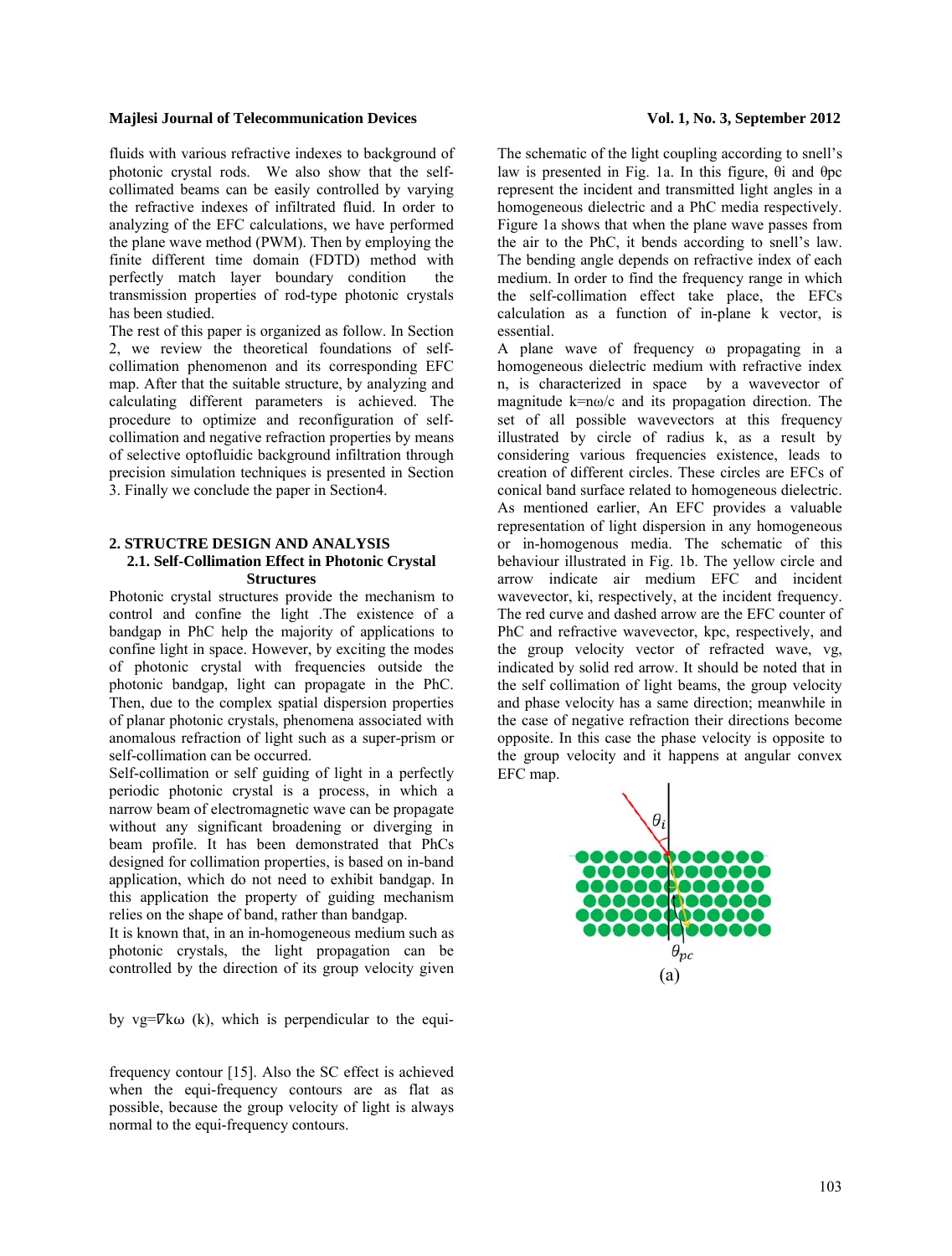

Figure 1. (a) Geometry showing the creation of incident and transmitted light at the boundary of a homogenous dielectric and a PhC media according to snell law. (b) The equifrequency contour of two homogeneous isotropic dielectrics and a PhC.

# **2.2. Structure design**

 Our paper basic structure is hexagonal lattice with refractive index of 3.5 and 1 for silicon rods and background respectively. We restrict our calculations to transverse-electric (TE) polarization states, i.e. with the magnetic field being parallel to the rod axes. The EFC plot of the three bands with TE polarization states are presented in Fig 2. The flat part of the EFC which is perpendicular to the Γ−M direction, shows that the selfcollimation phenomenon occur along this direction, if a TE polarized beam propagates in the PhC at a frequency of  $a/\lambda$ =0.2872, where *a* is lattice constant and  $\lambda$  indicates incident light wavelength. Thus we choose dash green line in figure 2 to indicate this frequency, as the working frequency. We have limitation on working frequency range in selfcollimation region. It is also difficult to obtain a large flat dispersion contour by a high symmetrical PhC. Some structures with less symmetric lattice geometries have been proposed in order to improve the performance of self-collimation. For broadening and tuning this band width range, it is possible to control or change the rods size during fabrication but the complicated technological process is necessary. In this paper, we propose a remedy to these disadvantages by adopting a technique based on the background infiltration of the PhC lattice rather than careful

TE Equifrequency plot for bands 0-3 Contours: ωa/2πc=a/λ Band 0  $0.02113 -$ 3 0.0634 0.1057  $\overline{2}$  $\mathbf{1}$ Band 1  $\mathbf 0$ ð 0.2628  $K_{\nu}$ 0.2872  $-1$ 0.3116 0.336  $-2$ Band 2  $-3$  $0.2929$ 0.3106 0.3284  $-2$  $\overline{0}$  $\overline{2}$  $\overline{\mathbf{3}}$  $-3$  $-1$  $k_{x}$ 

nanometer-scale modification of the PhC geometry.

Figure 2. The EFC plot of three bands related to paper structure of a rod hexagonal PhC.

# **3. NUMERICAL SIMULATION OF**

### **OPTOFLUIDIC SC**

# **3.1. Comparative analysis of self-collimation transmission for different fluids and frequencies**

The simulation results, which represented in Section 2, show that the conventional rod-type PhC with the air background (no fluid infiltration) and the rod radius, r=0.35a is optimum structure. This occurs due to the lowest back-reflectance. As a result a reasonable selfcollimation property is belonged to the second band. Based on this structure, we examine the bandwidth tuneability and transmission variation of lattice with fluid infiltration to optimize the device performance. To see the fluid infiltration effects, as an example for this paper the self-collimation effect with high transmission pattern is achieved by optical fluid of refractive index  $nf = 1.6$  in the PhC background with  $\theta$ i  $=0$ ° in Fig.3. Temporal transmission diagram for TE polarization is shown by Blue and green lines as input and output of phC waveguide receptively in the lower part of the Figure.3. Obviously, with no structural defect we have complete transmission pattern for waveguiding.

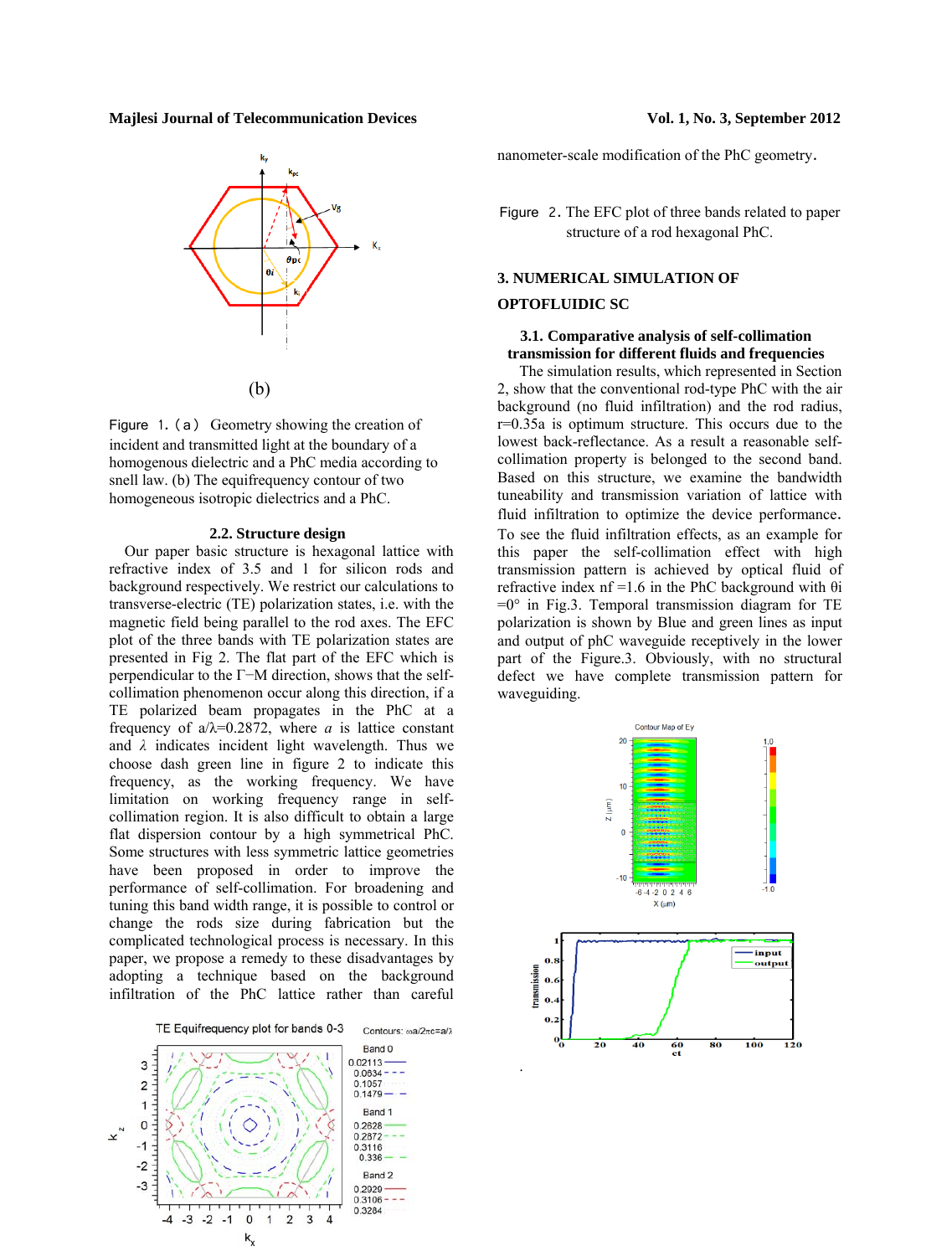Figure 3**.** Self- collimation simulation for TE

polarization in rod hexagonal PhC with nf =1.6. Blue and green lines are transmission amplitude

at input and output of phC waveguide

receptively and light coupling for incident light

# angle of  $\theta$ i =0°

 Negative refraction of electromagnetic waves (EM) is a phenomenon that light rays are refracted at an interface in the reverse sense to that normally expected. Before that, it was predicted that negative refraction is characterized by simultaneous negative permittivity and permeability but recently it has been achieved in photonic crystal with positive index to make super lenses with resolution far beyond the diffraction limit [24]-[25]. Here we show the potential for generating negative refraction by using the optofluidic infiltration method. We have simulated light coupling with incident angle near  $\theta$ i =10°into bands, which have the desired dispersion properties. By focusing on above structure, the effect of the background fluid infiltration, on transmission for various fluids versus the normalized frequency is shown in figure 4(a). The fluid refractive indices range, nf, is chosen between 1.1 to 2.2. The figure obviously shows the second band frequency changing by nf conversion. To prove our claim one can observe the frequency variation which is shown by straight dashed green lines in EFCs plot; according to selective fluid infiltration Figure 4 (b) and (c) show the EFC plot as a sample for two arbitrary point, nf=1.4 and 1.6. The dashed green lines in EFC specifies the best SC normalized frequency which is  $a/\lambda = 258$  and  $a/\lambda = 234$  for nf =1.4 and 1.6 respectively. It can be seen that when the fluid refractive index increases, the normalized frequency associated to counter map decreases. But the basic point is here, we achieved both high transmission values (nearly 1) and large broadband width by injecting fluid refractive Index from 1.3 to 1.9. Thus in the related frequencies range, the structure can be used as virtual waveguide with no channel and without introducing dielectric waveguide or line defects. Consequently the beams of light can transport without scattering and broadening for TE polarization. And it also makes the effect of fluid on transmission values and tunability of PhC undeniable.



(a)



**Figure 4.** (a)Transmission color map for varying Normalized frequency  $a/\lambda$  and fluid refractive indices (nf) in incident angle  $\theta$ i =10°. EFCs plot: (b) nf=1.4 (c)  $nf = 1.6$ .

# **3.2. Comparative analysis of self collimation and negative refraction transmission related to PhC background infiltration (***nf***) versus different incident angles**

When a plane wave is incident to the PhC structure with period *a*, the number of propagation modes depend on both, normalized frequency  $(a/\lambda)$  and incident angle. In the previous section we showed that the SC effect for only a single angle  $\theta$ i =10° related to negative refraction. However, as it mentioned earlier, by fluid infiltration of the structure, the normalized frequency will be changed. In this case we developed the method for different angles and fluids. However it must be noted that the optimum SC frequency for the best transmission varied by different values of nf but in each situation the EFC plot helped us to find the related frequency value. All the simulation result illustrated in Figure 6, in which *x* axis is used for different incident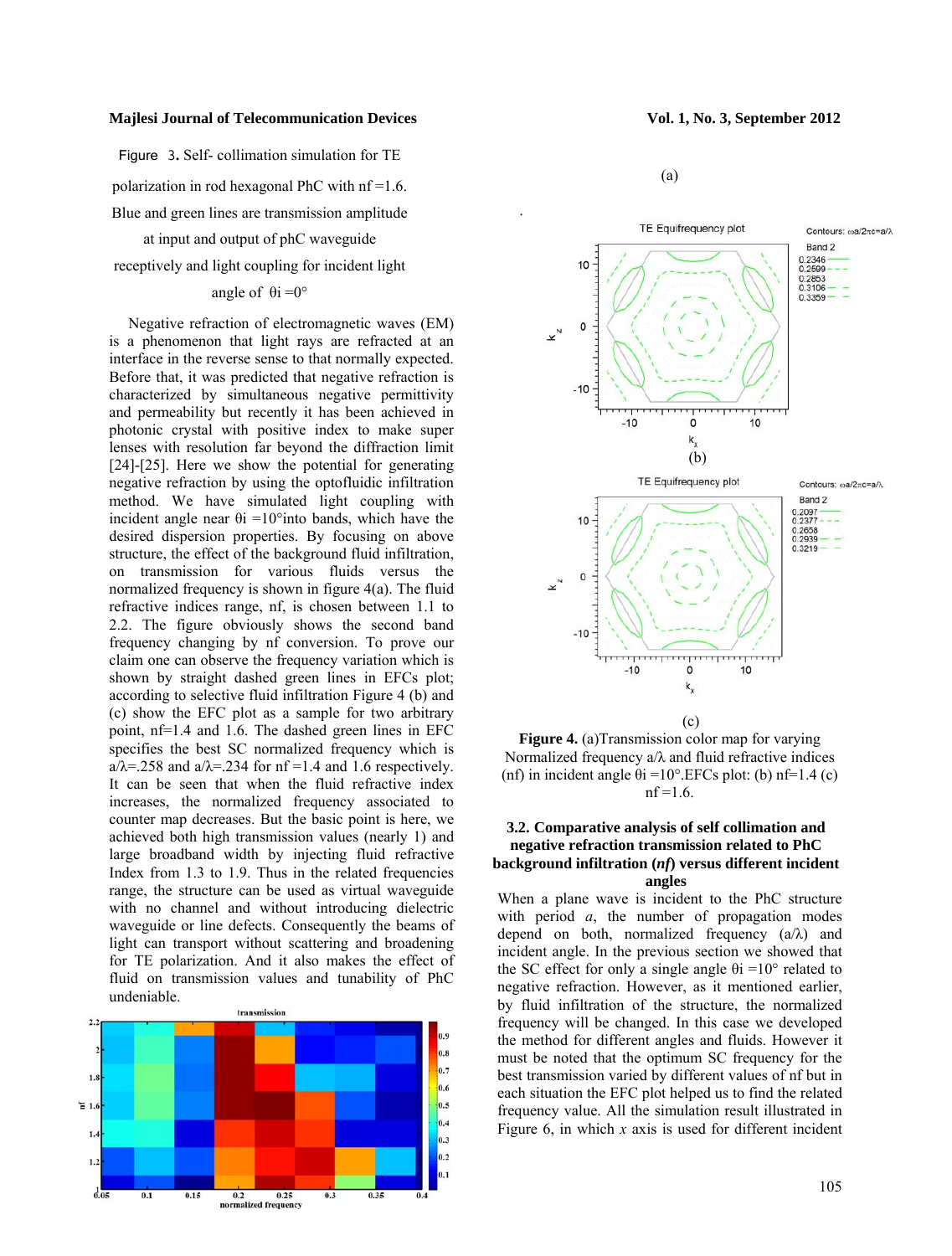angles from  $\theta$ i =0° to  $\theta$ i =50° and *y* axis refers to selective fluids. As it can be seen, simply by changing the background refractive index of fluid from 1.3 to 1.7 the complete transmission for incident angles between θi =0°to θi =50° is achieved. The numerical results presented here, so far, show that the approach based on the selective optofluidic infiltration method is very robust, and the problem with fabrication inaccuracies can be compensated by using a different fluid index. As a result beside system tenability, many of the properties that occur for lower refractive index contrast cause a larger range of materials become available for fabrication. Furthermore In figure 5 in which the incident angle increases and yet the transmission value is high (angles nearly between  $10^{\circ}$  to  $30^{\circ}$ ) we have negative refraction phenomenon in normal structure with no negative index martial, which is suitable for perfect super lens. These effects lead us to realization integrated circuits. But for *θi* more than 30°, most of the coupled light, is reflected back. As a result the reasonable collimation regime in PhC is accessible by reconfigurable technique of infiltration for angles less than  $\theta i = 25^\circ$ . Figure 6 depicted transmission pattern related to  $nf = 1.5$  for two arbitrary angles caucusing negative refraction. In this manner in spite of beam angle enhancement, light coupling and guiding in the lattice have a convinced performance, without any dispersion or broadening in beam profile. Also it is apparent from Figure 6 that bending value of the output beam intensively depends on incident light angle. This relaxes the limitation on PhCs fabrication as compared to previous structural method such as waveguides defects or rods movement.



**Figure 5.** Transmittance contour plots for varying incident angles  $(\theta i)$  and fluid refractive indices  $(nf)$ 





# **CONCLUSION**

In this paper, the effect of new technique based on selective background liquid infiltration on novel selfcollimation phenomenon of 2D rod hexagonal lattice is discussed. The proposed structure, acts as virtual waveguide with no defect that can propagate light with no serious diffraction or broadening. The simulation result shows, by controlling refractive index of the fluids into the background of rod-type planar PhC it allows to create a refractive index difference, which can lead us to make reconfigurable PhC selfcollimation device with high transmission. For instance, the high transmission (nearly equal to 1) can be achieved by infiltration fluid with refractive index from 1.4 to 1.6. The results also show that the EFC and SC frequency is affected notably by changing of the background refractive index of infiltrated fluids .In addition to SC waveguides, for particular incident angles, the structure exhibit negative refraction over long propagation length without any dispersion or broadening in beam pattern with high transmission. This optimization approach, the infiltration-based approach, offers an additional and free parameter (which is independent on the fabrication) for achieving a desired SC and negative refraction effect in the PhC of integrated optical circuits.

### **REFERENCES**

- [1] S. John, "**Strong localization of photons in certain dielectric superlattices**," Phys. Rev. Lett. 58,2486,1987.
- [2] E. Yablonovitch, "**Inhibited spontaneous emission in solid-state physics and electronics,**"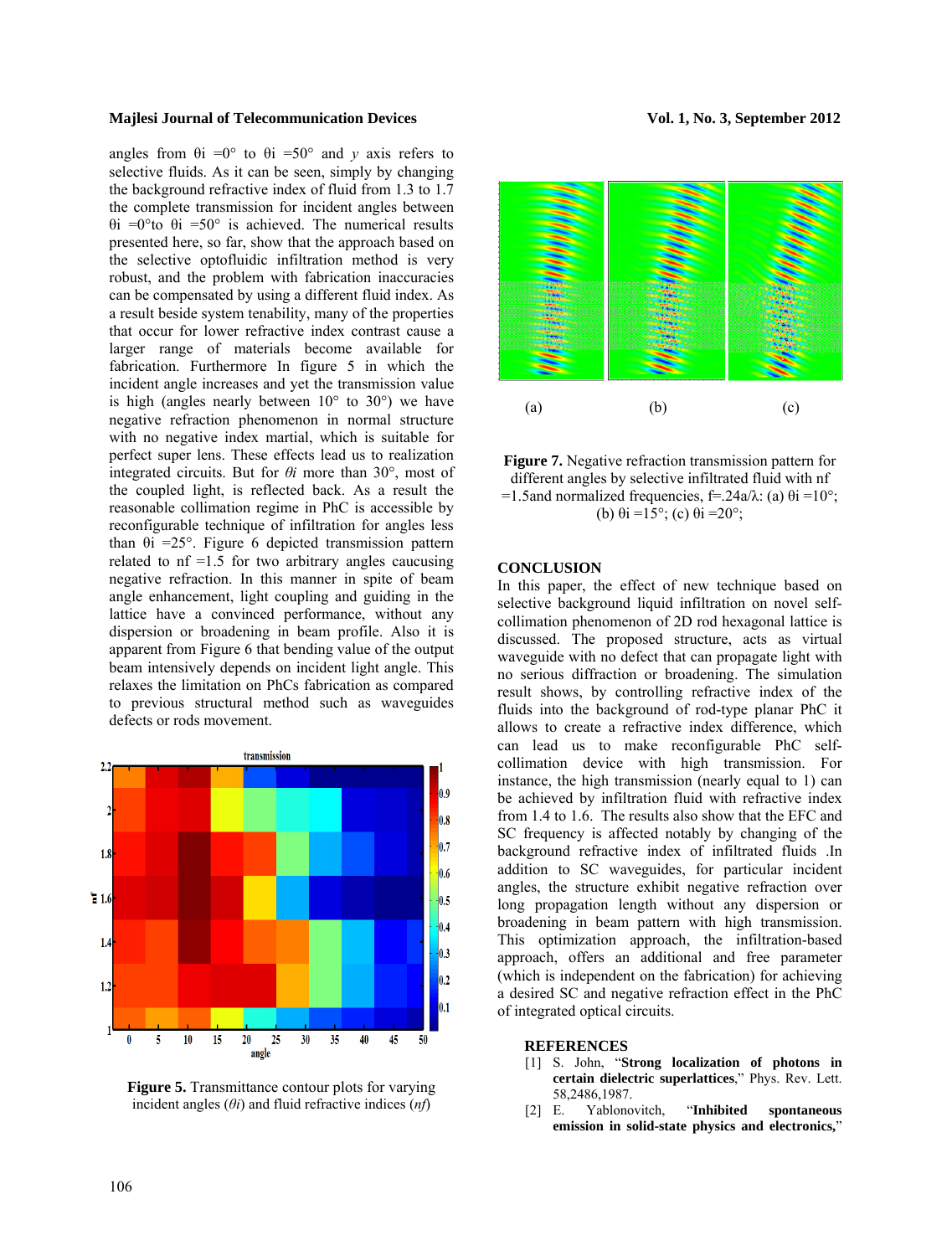Phys. Rev. Lett., vol. 58, no. 20, pp. 2059-2062, 1987.

- [3] J. Li, J. He, and Z. Hong, "**Terahertz wave switch based on silicon photonic crystals**," Applied optics, vol. 46, pp. 5034-5037, 2007.
- [4] Z. Li, Y. Zhang, and B. Li, "Terahertz photonic crystal switch in silicon based on self-imaging principle," *Optics Express,* vol. 14, pp. 3887-3892, 2006.
- [5] V. R. Almeida, C. A. Barrios, R. R. Panepucci, and M. Lipson, "**All-optical control of light on a silicon chip,**" *Nature,* vol. 431, pp. 1081-1084, 2004.
- [6] Y. Zhang and B. Li, "**Optical switches and logic gates based on self-collimated beams in twodimensional photonic crystals**," Optics Express, vol. 15, pp. 9287-9292, 2007.
- [7] M. Notomi, "Theory of light propagation in strongly modulated photonic crystals: Refractionlike behavior in the vicinity of the photonic band gap," *Physical Review B,* vol. 62, p. 10696, 2000.
- [8] S. G. Johnson and J. D. Joannopoulos, *Photonic crystals: the road from theory to practice*: Springer, 2002.
- [9] A. Kokabi, H. Zandi, S. Khorasani, and M. Fardmanesh, "**Precision photonic band structure calculation of Abrikosov periodic lattice in type-IIsuperconductors,**"*Physica C: Superconductivity,*  vol. 460, pp. 1222-1223, 2007.
- [10] A. Mekis and J. Joannopoulos, "Tapered couplers for efficient interfacing between dielectric and photonic crystal waveguides," *Journal of lightwave technology,* vol. 19, p. 861, 2001.
- [11] W. Kuang, C. Kim, A. Stapleton, and J. D. O'Brien, "**Grating-assisted coupling of optical fibers and photonic crystal waveguides**," *Optics letters,* vol. 27, pp. 1604-1606, 2002.
- [12] A. Talneau, P. Lalanne, M. Agio, and C. Soukoulis, "Low-reflection photonic-crystal taper for efficient coupling between guide sections of arbitrary widths," *Optics letters,* vol. 27, pp. 1522-1524, 2002.
- [13] A. Säynätjoki, M. Mulot, J. Ahopelto, and H. Lipsanen, "**Dispersion engineering of photonic crystal waveguides with ring-shaped holes**," *Opt. Express,* vol. 15, pp. 8323-8328, 2007.
- [14] H. Kosaka, T. Kawashima, A. Tomita, M. Notomi, T. Tamamura, T. Sato, and S. Kawakami, "**Selfcollimating phenomena in photonic crystals**," *Applied Physics Letters,* vol. 74, p. 1212, 1999.
- [15] P. T. Rakich, M. S. Dahlem, S. Tandon, M. S. MihaiIbanescu, G. S. Petrich, J. D. Joannopoulos, L. A. Kolodziejski, and E. P. Ippen, "**Achieving centimetre-scale supercollimation in a large-area two-dimensional photonic crystal,**" *Nature materials,* vol. 5, pp. 93-96, 2006.

- [16] D. W. Prather, S. Shi, J. Murakowski, G. J. Schneider, A. Sharkawy, C. Chen, B. L. Miao, and R. Martin, "**Self-collimation in photonic crystal structures: a new paradigm for applications and device development**," *Journal of Physics D: Applied Physics,* vol. 40, p. 2635, 2007.
- [17] Z. E. Djeffal, H. Talleb, D. Lautru, and V. Fouad-Hanna, "**Negative Refractive Index Behavior Through Magneto-Electric Coupling in Split Ring Resonators,**" Progress In Electromagnetics Research, vol. 22, pp. 155-163, 2011.
- [18] H. T. Hsu and C. J. Wu, "Design rules for a Fabry-Perot narrow band transmission filter containing a metamaterial negative-index defect," Progress In Electromagnetics Research, vol. 9, pp. 101-107, 2009.
- [19] J. Witzens and A. Scherer, "Efficient excitation of self-collimated beams and single Bloch modes in planar photonic crystals," *JOSA A,* vol. 20, pp. 935- 940, 2003.
- [20] L. Wu, M. Mazilu, and T. F. Krauss, "**Beam steering in planar-photonic crystals: from superprism to supercollimator,**" *Journal of lightwave technology,* vol. 21, p. 561, 2003.
- [21] D. Pustai, S. Shi, C. Chen, A. Sharkawy, and D. Prather, "**Analysis of splitters for self-collimated beams in planar photonic crystals**," *Optics Express,* vol. 12, pp. 1823-1831, 2004.
- [22] C. Chen, A. Sharkawy, D. Pustai, S. Shi, and D. Prather, "**Optimizing bending efficiency of selfcollimated beams in non-channel planar photonic crystal waveguides**," *Optics Express,*  vol. 11, pp. 3153-3159, 2003.
- [23] D. W. Prather, S. Shi, J. Murakowski, G. J. Schneider, A. Sharkawy, C. Chen, B. L. Miao, and R. Martin, "**Self-collimation in photonic crystal structures: a new paradigm for applications and device development**," *Journal of Physics D: Applied Physics,* vol. 40, p. 2635, 2007.
- [24] C. Parazzoli, R. Greegor, K. Li, B. Koltenbah, and M. Tanielian, "**Experimental verification and simulation of negative index of refraction using Snell's law,**" *Physical Review Letters,* vol. 90, pp. 107401-107401, 2003.
- [25] R. Shelby, D. Smith, and S. Schultz, "**Experimental verification of a negative index of refraction**," *Science,* vol. 292, pp. 77-79, 2001.
- [26] C. Monat, P. Domachuk, and B. Eggleton, "Integrated optofluidics: A new river of light," *Nature Photonics,* vol. 1, pp. 106-114, 2007C. Monat, P. Domachuk, and B. Eggleton, "Integrated optofluidics: A new river of light," *Nature Photonics,* vol. 1, pp. 106-114, 2007.
- [27] M. Ebnali-Heidari, C. Grillet, C. Monat, and B. Eggleton, "**Dispersion engineering of slow light photonic crystal waveguides using microfluidic**